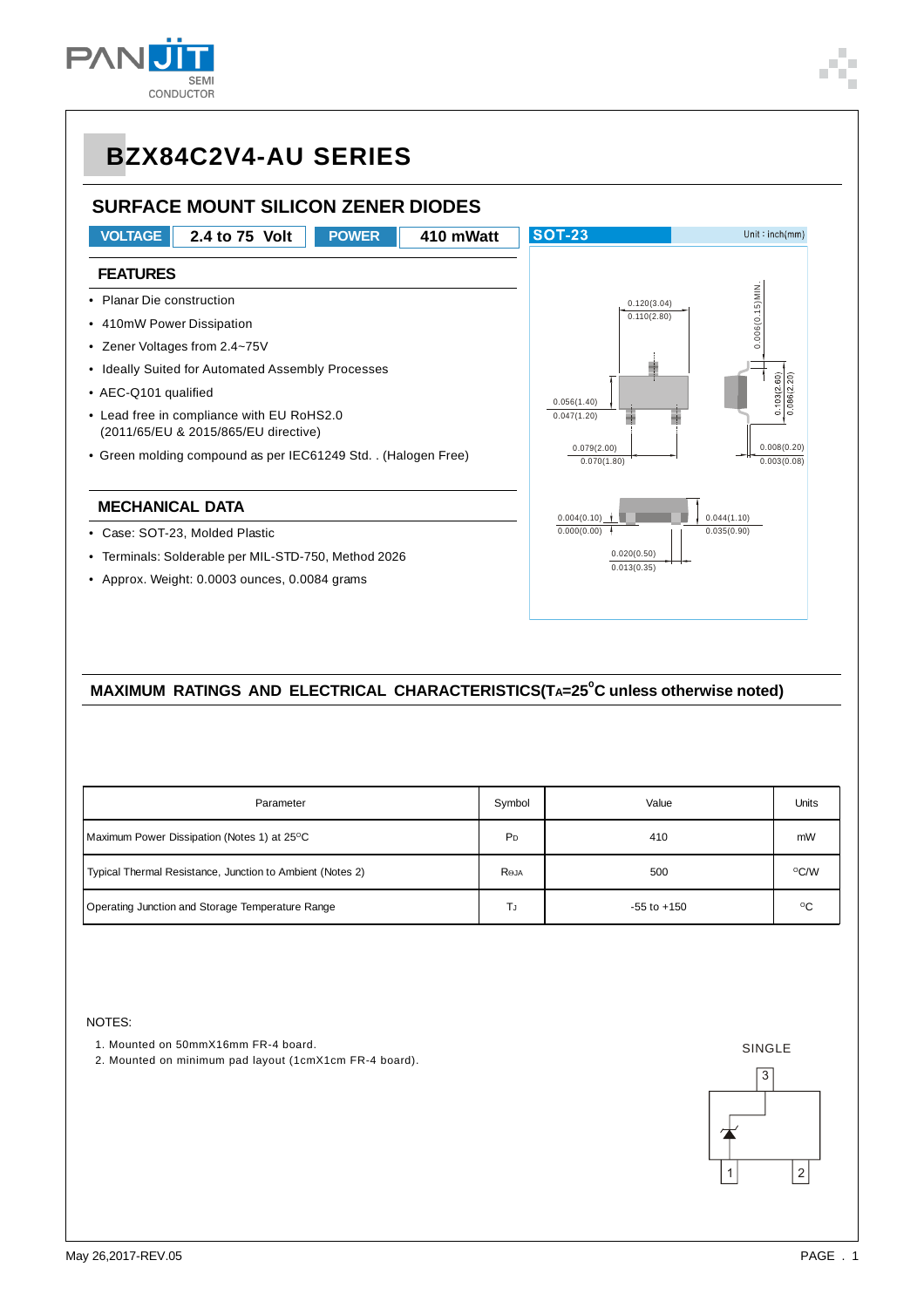

# **BZX84C2V4-AU SERIES**

|                    | <b>Nominal Zener Voltage</b> |        | Max. Zener Impedance |          |           |          | <b>Max Reverse</b><br><b>Leakage Current</b> |     | <b>Marking</b> |                |
|--------------------|------------------------------|--------|----------------------|----------|-----------|----------|----------------------------------------------|-----|----------------|----------------|
| <b>Part Number</b> | Vz @ Izt                     |        | ZzT @ IzT            |          | Zzk @ Izk |          | IR @ VR                                      |     | Code           |                |
|                    | Nom. V                       | Min. V | Max. V               | $\Omega$ | mA        | $\Omega$ | mA                                           | μA  | $\vee$         |                |
| BZX84C2V4-AU       | 2.4                          | 2.28   | 2.52                 | 100      | 5.0       | 600      | 1.00                                         | 50  | 1.0            | W <sub>1</sub> |
| BZX84C2V7-AU       | 2.7                          | 2.57   | 2.84                 | 100      | 5.0       | 600      | 1.00                                         | 20  | 1.0            | W <sub>2</sub> |
| BZX84C3-AU         | 3                            | 2.85   | 3.15                 | 95       | 5.0       | 600      | 1.00                                         | 10  | 1.0            | W3             |
| BZX84C3V3-AU       | 3.3                          | 3.14   | 3.47                 | 95       | 5.0       | 600      | 1.00                                         | 5.0 | 1.0            | W4             |
| BZX84C3V6-AU       | 3.6                          | 3.42   | 3.78                 | 90       | 5.0       | 600      | 1.00                                         | 5.0 | 1.0            | W <sub>5</sub> |
| BZX84C3V9-AU       | 3.9                          | 3.71   | 4.10                 | 90       | 5.0       | 600      | 1.00                                         | 3.0 | 1.0            | W6             |
| BZX84C4V3-AU       | 4.3                          | 4.09   | 4.52                 | 90       | 5.0       | 600      | 1.00                                         | 3.0 | 1.0            | W7             |
| BZX84C4V7-AU       | 4.7                          | 4.47   | 4.94                 | 80       | 5.0       | 500      | 1.00                                         | 3.0 | 2.0            | W8             |
| BZX84C5V1-AU       | 5.1                          | 4.85   | 5.36                 | 60       | 5.0       | 480      | 1.00                                         | 2.0 | 2.0            | W9             |
| BZX84C5V6-AU       | 5.6                          | 5.32   | 5.88                 | 40       | 5.0       | 400      | 1.00                                         | 1.0 | 2.0            | WA             |
| BZX84C6V2-AU       | 6.2                          | 5.89   | 6.51                 | 10       | 5.0       | 150      | 1.00                                         | 3.0 | 4.0            | WB             |
| BZX84C6V8-AU       | 6.8                          | 6.46   | 7.14                 | 15       | 5.0       | 80       | 1.00                                         | 2.0 | 4.0            | WC             |
| BZX84C7V5-AU       | 7.5                          | 7.13   | 7.88                 | 15       | 5.0       | 80       | 1.00                                         | 1.0 | 5.0            | <b>WD</b>      |
| BZX84C8V2-AU       | 8.2                          | 7.79   | 8.61                 | 15       | 5.0       | 80       | 1.00                                         | 0.7 | 5.0            | WE             |
| BZX84C8V7-AU       | 8.7                          | 8.27   | 9.14                 | 15       | 5.0       | 100      | 1.00                                         | 0.7 | 5.0            | 87C            |
| BZX84C9V1-AU       | 9.1                          | 8.65   | 9.56                 | 15       | 5.0       | 100      | 1.00                                         | 0.5 | 6.0            | WF             |
| BZX84C10-AU        | 10                           | 9.50   | 10.50                | 20       | 5.0       | 150      | 1.00                                         | 0.2 | 7.0            | WG             |
| BZX84C11-AU        | 11                           | 10.45  | 11.55                | 20       | 5.0       | 150      | 1.00                                         | 0.1 | 8.0            | WH             |
| BZX84C12-AU        | 12                           | 11.40  | 12.60                | 25       | 5.0       | 150      | 1.00                                         | 0.1 | 8.0            | WI             |
| BZX84C13-AU        | 13                           | 12.35  | 13.65                | 30       | 5.0       | 170      | 1.00                                         | 0.1 | 8.0            | WK             |
| BZX84C14-AU        | 14                           | 13.30  | 14.70                | 30       | 5.0       | 170      | 1.00                                         | 0.1 | 10.0           | WJ             |
| BZX84C15-AU        | 15                           | 14.25  | 15.75                | 30       | 5.0       | 200      | 1.00                                         | 0.1 | 10.5           | WL             |
| BZX84C16-AU        | 16                           | 15.20  | 16.80                | 40       | 5.0       | 200      | 1.00                                         | 0.1 | 11.2           | <b>WM</b>      |
| BZX84C17-AU        | 17                           | 16.15  | 17.85                | 40       | 5.0       | 200      | 1.00                                         | 0.1 | 12.2           | 17C            |
| BZX84C18-AU        | 18                           | 17.10  | 18.90                | 45       | 5.0       | 225      | 1.00                                         | 0.1 | 12.6           | <b>WN</b>      |
| BZX84C20-AU        | 20                           | 19.00  | 21.00                | 55       | 5.0       | 225      | 1.00                                         | 0.1 | 14.0           | <b>WO</b>      |
| BZX84C22-AU        | 22                           | 20.90  | 23.10                | 55       | 5.0       | 250      | 1.00                                         | 0.1 | 15.4           | WP             |
| BZX84C24-AU        | 24                           | 22.80  | 25.20                | 70       | 5.0       | 250      | 1.00                                         | 0.1 | 16.8           | <b>WR</b>      |
| BZX84C27-AU        | 27                           | 25.65  | 28.35                | 80       | 5.0       | 300      | 1.00                                         | 0.1 | 18.9           | WS             |
| BZX84C28-AU        | 28                           | 26.60  | 29.40                | 80       | 5.0       | 300      | 1.00                                         | 0.1 | 20.5           | 28C            |
| BZX84C30-AU        | 30                           | 28.50  | 31.50                | 80       | 5.0       | 300      | 1.00                                         | 0.1 | 21.0           | WT             |
| BZX84C33-AU        | 33                           | 31.35  | 34.65                | 80       | 5.0       | 325      | 1.00                                         | 0.1 | 23.1           | WU             |
| BZX84C36-AU        | 36                           | 34.20  | 37.80                | 90       | 5.0       | 350      | 1.00                                         | 0.1 | 25.2           | WW             |
| BZX84C39-AU        | 39                           | 37.05  | 40.95                | 130      | 5.0       | 350      | 1.00                                         | 0.1 | 27.3           | WX             |
| BZX84C43-AU        | 43                           | 40.85  | 45.15                | 150      | 5.0       | 375      | 1.00                                         | 0.1 | 30.1           | WY.            |
| BZX84C47-AU        | 47                           | 44.65  | 49.35                | 170      | 5.0       | 375      | 1.00                                         | 0.1 | 32.9           | WZ             |
| BZX84C51-AU        | 51                           | 48.45  | 53.55                | 100      | 5.0       | 400      | 1.00                                         | 0.1 | 38.0           | XA             |
| BZX84C56-AU        | 56                           | 53.20  | 58.80                | 135      | 2.5       | 1000     | 1.00                                         | 0.1 | 42.0           | X2             |
| BZX84C62-AU        | 62                           | 58.90  | 65.10                | 150      | 2.5       | 1000     | 1.00                                         | 0.1 | 46.0           | X3             |
| BZX84C68-AU        | 68                           | 64.60  | 71.40                | 200      | 2.5       | 1000     | 1.00                                         | 0.1 | 51.0           | X4             |
| BZX84C75-AU        | 75                           | 71.25  | 78.75                | 250      | 2.5       | 1000     | 1.00                                         | 0.1 | 56.0           | X5             |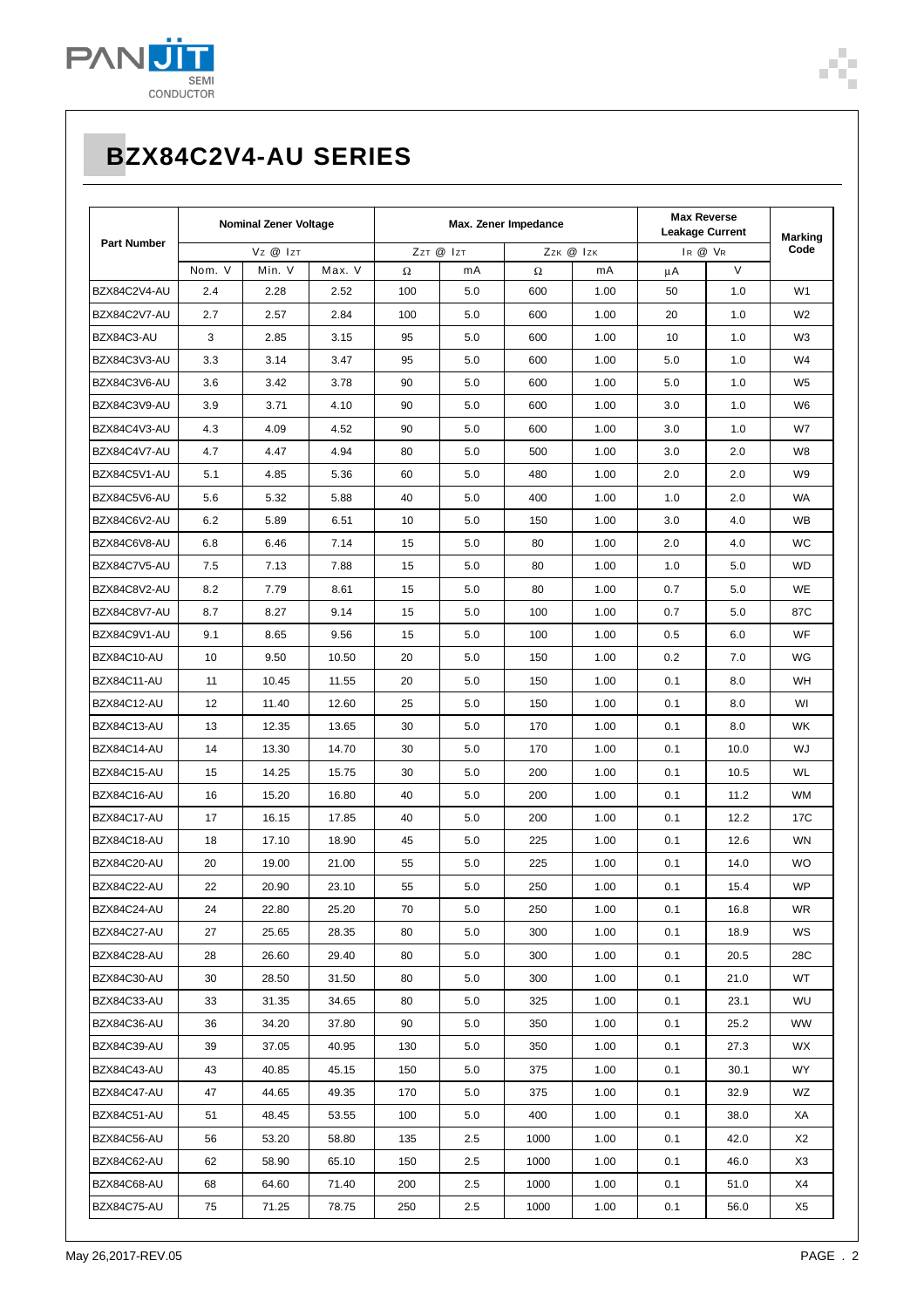

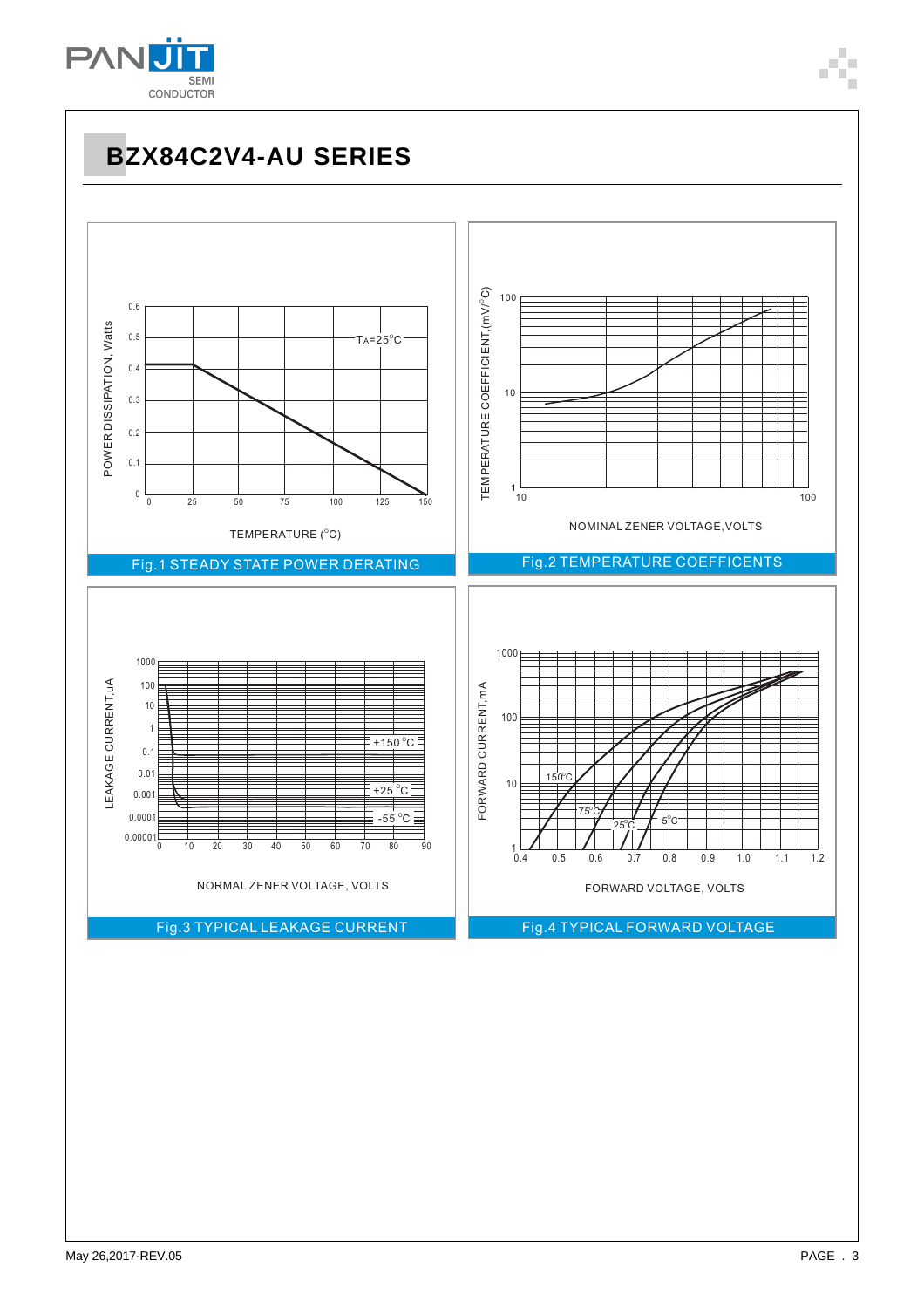

### **MOUNTING PAD LAYOUT**



#### **ORDER INFORMATION**

• Packing information

T/R - 12K per 13" plastic Reel

T/R - 3K per 7" plastic Reel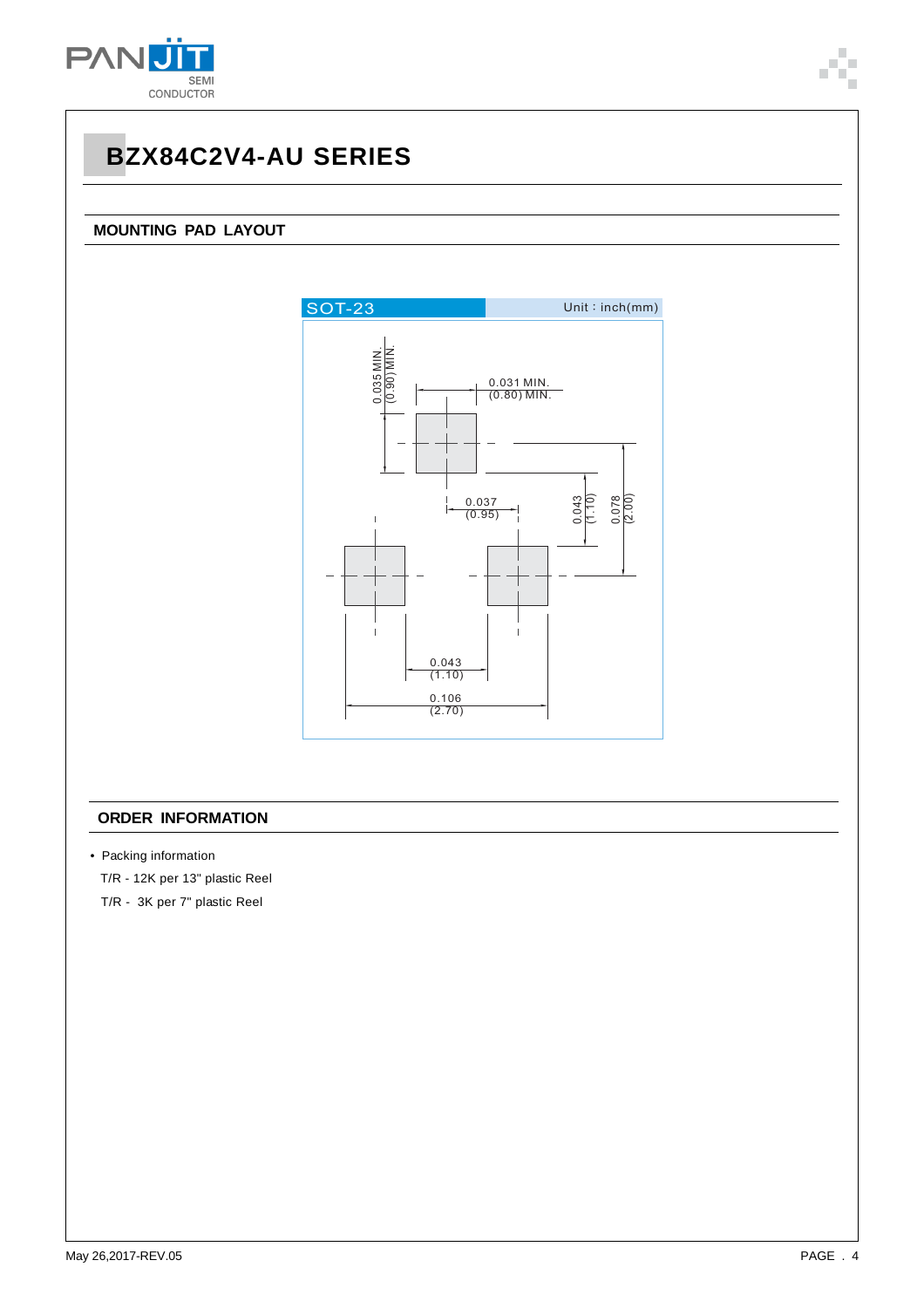

## **BZX84C2V4-AU SERIES**

### **Part No\_packing code\_Version**

BZX84C2V4-AU\_R1\_000A1 BZX84C2V4-AU\_R2\_000A1

## **For example :**

**RB500V-40\_R2\_00001**

**Part No.**

**Serial number**

L.

**Version code means HF**

- **Packing size code means 13"**
- **Packing type means T/R**

|                                                |                      | <b>Version Code XXXXX</b>                  |                |                                                      |          |                                       |
|------------------------------------------------|----------------------|--------------------------------------------|----------------|------------------------------------------------------|----------|---------------------------------------|
| <b>Packing type</b>                            | 1 <sup>st</sup> Code | Packing size code                          |                | 2 <sup>nd</sup> Code HF or RoHS 1 <sup>st</sup> Code |          | 2 <sup>nd</sup> ~5 <sup>th</sup> Code |
| <b>Tape and Ammunition Box</b><br>(T/B)        | Α                    | N/A                                        | 0              | <b>HF</b>                                            | $\bf{0}$ | serial number                         |
| <b>Tape and Reel</b><br>(T/R)                  | R                    | 7"                                         |                | <b>RoHS</b>                                          | 1        | serial number                         |
| <b>Bulk Packing</b><br>(B/P)                   | В                    | 13"                                        | $\overline{2}$ |                                                      |          |                                       |
| <b>Tube Packing</b><br>(T/P)                   | т                    | 26 <sub>mm</sub>                           | X              |                                                      |          |                                       |
| <b>Tape and Reel (Right Oriented)</b><br>(TRR) | S                    | 52 <sub>mm</sub>                           | Υ              |                                                      |          |                                       |
| <b>Tape and Reel (Left Oriented)</b><br>(TRL)  |                      | <b>PANASERT T/B CATHODE UP</b><br>(PBCU)   | U              |                                                      |          |                                       |
| <b>FORMING</b>                                 | F                    | <b>PANASERT T/B CATHODE DOWN</b><br>(PBCD) | D              |                                                      |          |                                       |